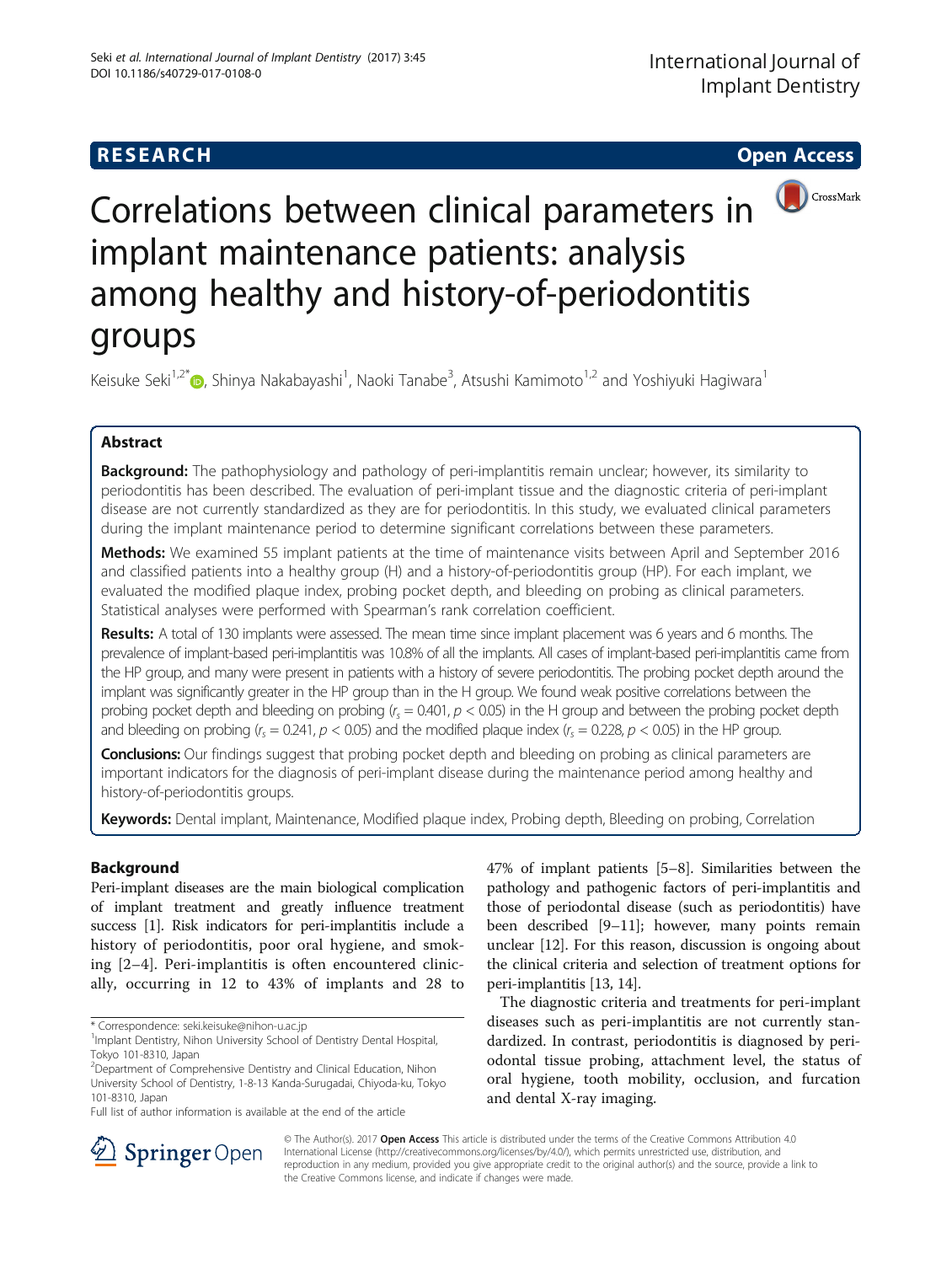Ideally, peri-implant mucositis is discovered in its early stages to allow longer maintenance therapy, preventing complications and maintaining a high success rate [[15](#page-5-0)]. No previous study describing clinical examination, such as probing the tissue surrounding implants, has been reported in Japanese patients. In this study, we statistically evaluated various clinical examination parameters during implant maintenance to determine correlations between them.

## Methods

# Selection of patients

This study enrolled 55 patients (25 men, 30 women; mean age,  $63.53 \pm 10.51$  years) who visited Nihon University School of Dentistry Dental Hospital for implant maintenance from April to September 2016. The inclusion criteria were treatment at the same hospital with two-stage implant placement before 2015, and ongoing maintenance at 3–6-month intervals after superstructure placement. Patients whose superstructure had been in place for less than 3 months were excluded. The dental implants used were Replace Select™/ Steri-Oss® implant system (Novelbiocare, Switzerland), Novel Replace® (Novelbiocare, Switzerland), OsseoSpeed™ (ASTRA TECH Implant System, Switzerland), OSSEOTITE® XP (BIOMET 3i, Indiana, USA), and Brånemark system® Mk III (Novelbiocare, Switzerland); all implants had a rough surface (Table 1). This study was conducted with the approval of the Nihon University School of Dentistry Ethics Committee (Permit Number: 2013-15).

## History of periodontitis before implant treatment

Patients with chronic periodontitis were diagnosed based on the latest AAP Classification of Periodontal Diseases and Conditions at the first visit. Clinical attachment level (CAL) was examined for each individual tooth. A CAL of 1–2 mm was defined as mild periodontitis, 3–4 mm was moderate periodontitis, and 5 mm or more was severe periodontitis. The range of the disease was considered to be localized when 30% or less of all teeth were affected, and generalized when more than 30% of teeth were affected [[16](#page-5-0)]. Cases of aggressive periodontitis were not included in this study. Implant therapy was performed after active periodontal treatment with confirmed improvement of the

## Table 1 Implant systems used

| Implant                    | Number |
|----------------------------|--------|
| Replace select ™           | 44     |
| Novel Replace ®            | 31     |
| OsseoSpeed ™               | 25     |
| OSSEOTITE ® XP             | 18     |
| Brånemark system® Mk III   | 7      |
| Steri-Oss ® implant system | 5      |
| Total                      | 130    |

periodontal tissue. We classified patients into two groups based on their medical records: a healthy group without a history-of-periodontitis (H) and a history-of-periodontitis group (HP).

#### Dental history

We recorded the following information from the medical chart: patient sex and age, number of natural teeth at first visit, final number of natural teeth at the beginning of implant treatment, total number of extracted teeth and installed implants, and average maintenance period.

## Diagnosis of peri-implantitis

At the time of maintenance, the status of the periimplant tissue was evaluated. Peri-implantitis is defined as a chronic infection of peri-implant tissue, with resorption of the supporting bone observable radiographically. Peri-implant mucositis is a reversible inflammatory reaction around the implant [[17\]](#page-6-0). We diagnosed periimplantitis when the probing pocket depth (PPD) around the implant was 6 mm or more, suppuration and bleeding were observed at the time of probing, and bone resorption was present radiographically for 25% or more of the implant length [[18](#page-6-0)].

## Maintenance examinations

At the time of optional maintenance, the following parameters were measured for each implant. Data collection and analysis were conducted by two operators who were blind to the research purpose and methods. One operator statistically analyzed the final data set.

## Evaluation of plaque adhesion

Plaque adhesion (modified Plaque Index: mPI) on the superstructure of the implant was measured on a 4-point scale (0, no plaque; 1, plaque seen with probing of the tooth surface; 2, moderate accumulation of soft deposits visible with the naked eye; 3, abundance of soft deposits on the tooth). We calculated the average score of four surfaces (buccal, lingual, mesial, and distal aspects).

## Probing pocket depth around implants

To standardize the probing force (0.15 N), the operators used a precision scale to calibrate their force with repeated measurements. The same operator inserted a periodontal pocket probe (11 Colorvue® Probe Kit; Hu-Friedy, Chicago, IL, USA) into the pocket around the implant with a force of approximately 0.15 N. PPD was measured in 1-mm increments with the 6-point method (at the mesial and distal angles and at the center of the buccal and lingual aspects of the implant). We calculated the average of the six points for each implant.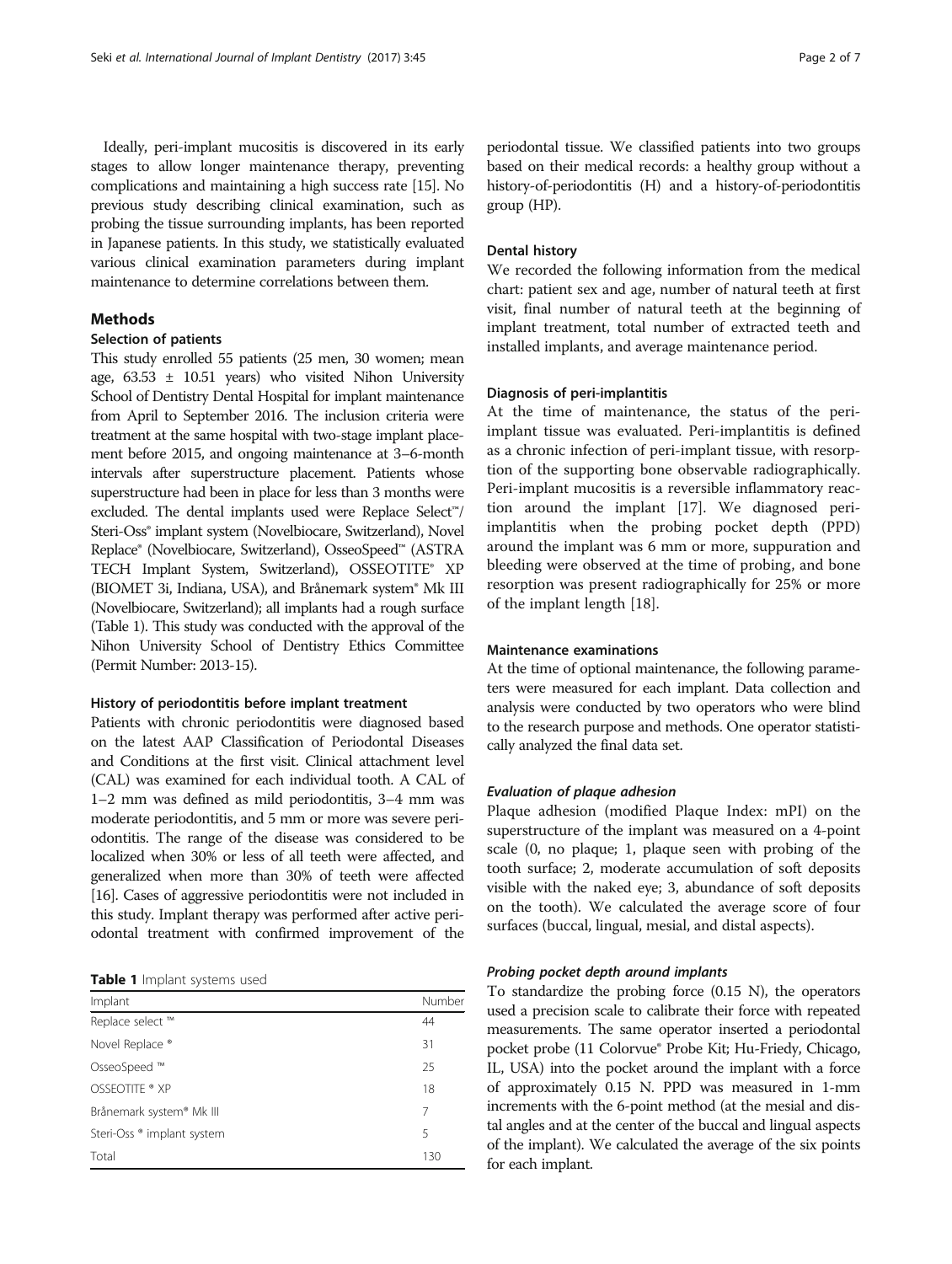## Bleeding on probing of peri-implant mucosa

Bleeding on probing (BoP) was evaluated 10 s after the 6-point probing as negative (0, no bleeding) or positive (1, bleeding). We calculated the average of all six points obtained. The minimum BoP score was 0 and the maximum was 1.

## Statistical analysis

Data analysis was performed with statistical software (GraphPad Prism 5.0; GraphPad Software Inc., San Diego, CA, USA). Quantitative analysis of differences between the H and HP groups was performed with the Mann–Whitney  $U$  test. Clinical parameters were analyzed with Spearman's rank correlation coefficient  $(R_s)$ . A significance level of 95%  $(p < 0.05)$  was considered statistically significant.

# Results

## Patients

Of the 55 subjects, 25 were male and 30 were female (H group: 8/10, HP group: 17/20, respectively). A total of 130 implants (H group 39, HP group 91) were included in the analysis (Table 2). The mean maintenance period was 6 years and 6 months. The average number of natural teeth at the first visit and at the beginning of implant treatment were  $25.3 \pm 2.9$  and  $22.4 \pm 4.5$ , respectively. Comparison between the H and HP groups revealed a significant difference in patient age at the time of maintenance, number of natural teeth at the beginning of implant treatment, total number of extracted teeth, and time since implant placement.

# Prevalence of peri-implantitis, history of periodontitis severity

Among all the subjects, 14 implants (10.8%) had periimplantitis, all belonging to the HP group (6 patients). Details of periodontitis diagnosis in the HP group were generalized moderate periodontitis (22 patients, 53 implants), generalized moderate periodontitis + localized severe periodontitis (11 patients, 23 implants), and generalized severe periodontitis (4 patients, 15 implants) (Table [3\)](#page-3-0). The proportion of peri-implantitis for each diagnosis were 5.7% (3/53) for generalized moderate periodontitis, 13.0% (3/23) for generalized moderate periodontitis + localized severe periodontitis, and 53.3% (8/15) for generalized severe periodontitis at the implant level. The prevalence of periimplantitis in the HP group was 15.4% (14/91 at the implant level) and 16.2% (3/37 at the patient level).

## Clinical parameters

The data from each subgroup are shown in Table [4](#page-3-0).

## Modified plaque index

The mPI score for the total study population was  $0.21 \pm 0.30$ (mean  $\pm$  SD). The mean scores of the H and HP groups were 0.18 (median, 0.25) and 0.23 (median, 0.25), respectively.

## Probing pocket depth

The PPD of the total study population was  $3.19 \pm 0.96$  mm (mean ± SD). The mean PPDs of the H and HP groups were 2.87 mm (median, 2.83 mm) and 3.33 mm (median, 3.00 mm), respectively.

## Bleeding on probing

The BoP score of the total study population was  $0.28 \pm 0.29$ (mean  $\pm$  SD). The mean scores of the H and HP groups were 0.30 (median, 0.17) and 0.28 (median, 0.17), respectively.

## Correlations between PPD and characteristics of the study population

Because normality and homoscedasticity were not obtained for each clinical parameter between the two groups, a statistical study was conducted using the nonparametric test (Mann–Whitney  $U$  test) for the difference test between the two groups. PPD was recognized to be significantly greater ( $p < 0.01$ ) in the HP group, but there were no significant differences in mPI and BoP between the two groups. Therefore, we focused on the PPD parameter, in which a significant difference was found between the two groups, and analyzed correlations between PPD and patient characteristics (age, number of teeth, number of extracted teeth, maintenance period). Significant correlation coefficients were observed for the number of extracted teeth in the H group and for all characteristics in the HP group (Table [5\)](#page-4-0).

Table 2 Characteristics of the study population

|                                                 | H group mean $\pm$ SD, or n (median)   | HP group mean $\pm$ SD, or n (median)  | Significant difference<br>between H and HP<br>group |
|-------------------------------------------------|----------------------------------------|----------------------------------------|-----------------------------------------------------|
| Age                                             | $56.0 \pm 11.8$ (57.9)                 | $67.2 \pm 7.7$ (66.9)                  | $***$                                               |
| <b>Number of teeth</b> (at the first visit) (at | $25.3 \pm 3.0$ (26.5)                  | $25.2 \pm 2.9$ (26.0)                  | n.s.                                                |
| the beginning of implant treatment)             | $23.9 \pm 3.6$ (25.0)                  | $21.6 \pm 4.7$ (23.0)                  | $*$                                                 |
| Number of extracted teeth                       | $1.6 \pm 1.2$ (1.0)                    | $4.1 \pm 4.0$ (2.0)                    | $***$                                               |
| Maintenance period                              | 4 years 3 months<br>(5 years 8 months) | 7 years 4 months<br>(8 years 4 months) | $**$                                                |

n.s. not significant,  $p < 0.05$ ,  $\frac{p}{p} < 0.01$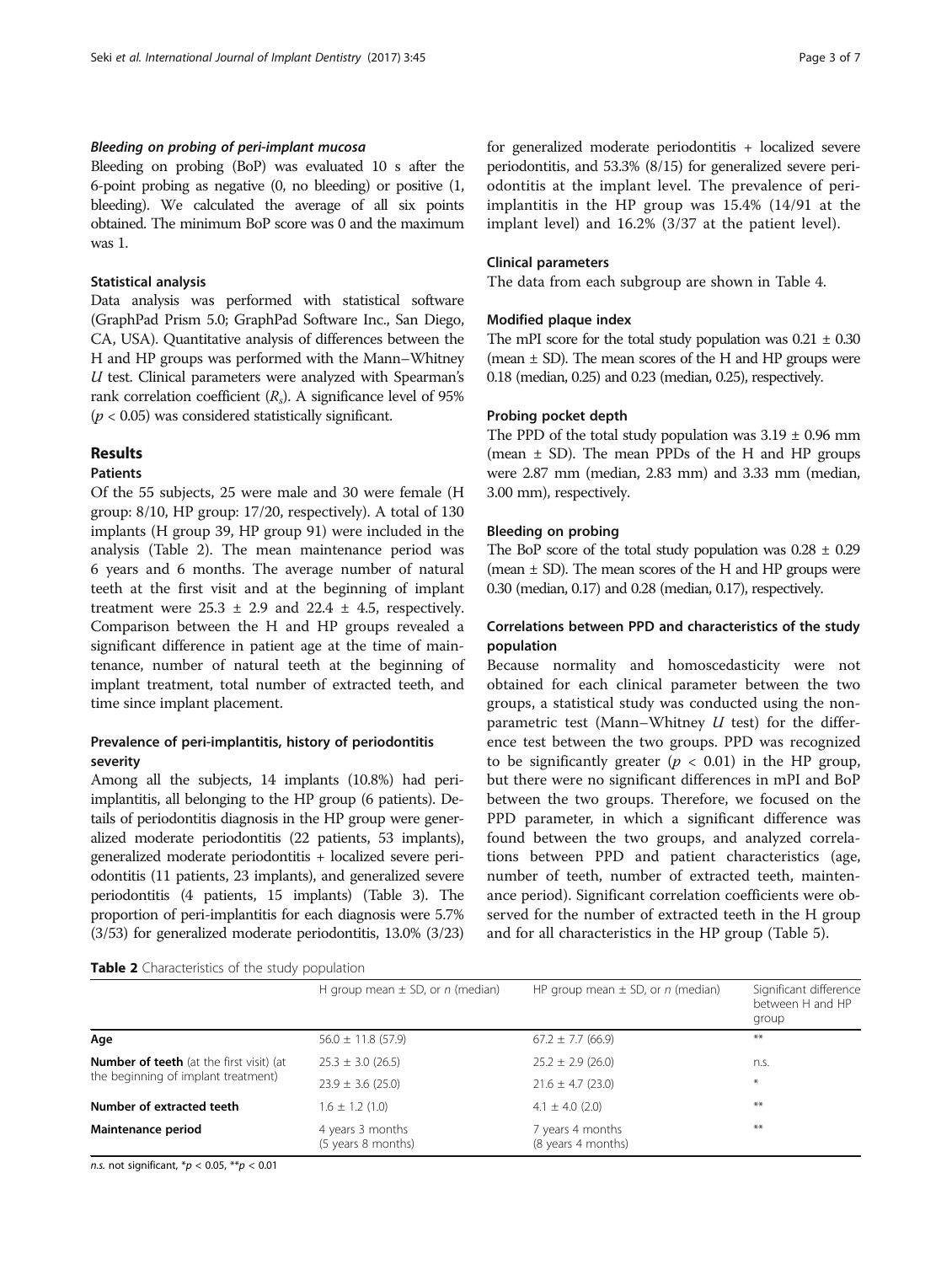| <b>Twele</b> a first and the of pair implanties and panoaorities alaquosis in the fill group                                          |          |                                                                                         |  |
|---------------------------------------------------------------------------------------------------------------------------------------|----------|-----------------------------------------------------------------------------------------|--|
| Diagnosis in HP group<br>(37 patients, 91 implants)<br>Localized: $\leq$ 30% of site involved,<br>generalized: > 30% of site involved |          | Numbers of peri-implantitis and prevalence<br>in diagnosis $n = 14$ , 15.4% of HP group |  |
| Diagnosis of chronic periodontitis                                                                                                    | Implants | Peri-implantitis implants                                                               |  |
| Generalized moderate (22 patients)                                                                                                    | 53       | 3(5.7%)                                                                                 |  |
| Generalized moderate + Localized severe (11 patients)                                                                                 | 23       | $3(13.0\%)$                                                                             |  |
| Generalized severe (4 patients)                                                                                                       | 15       | 8 (53.3%)                                                                               |  |

<span id="page-3-0"></span>**Table 3** Prevalence of peri-implantitis and periodontitis diagnosis in the HP group

# Comparison of clinical parameters between the H and HP groups

We analyzed the correlation between PPD and other parameters in each group using Spearman's rank correlation coefficient. We found a weak correlation between PPD and BoP for the H group ( $r_s = 0.401$ ,  $p < 0.05$ ). In the HP group, weak correlations were found between PPD and mPI ( $r_s$  = 0.228,  $p < 0.05$ ) and between PPD and BoP ( $r_s = 0.241$ ,  $p < 0.05$ ) (Table [6\)](#page-4-0).

## **Discussion**

# Patient characteristics

In this study, we reviewed the clinical parameters of 130 implants in 55 patients during ongoing long-term maintenance. We focused on the history of periodontitis and compared the parameters in two groups classified according to a history of periodontitis. A previous study on the prevalence of periodontitis revealed that moderate or severe periodontitis was observed in 64% of people over 65 years of age [\[19](#page-6-0)], and that the number of remaining teeth also decreased after the age of 60 [\[20](#page-6-0)]. Consistent with these findings, our study suggests that periodontal treatment was started at an older age in the HP group. Previous reports recommended that the follow-up period evaluating the peri-implant tissue should be 5 years or longer. The mean maintenance period of this survey was 6 years and 6 months in total. Therefore, we consider that the observation period of this study was sufficiently long-term and reasonable, resulting in a potentially predictive result [[3](#page-5-0)]. The implant maintenance period of the HP group was longer than that of H group, possibly because the HP group consisted of patients with a history of good compliance who had visited the university hospital for long-term periodontal treatment and understood the importance of periodontal treatment and were likely to continue with maintenance visits after

the implant treatment. However, it was expected that patients in the H group are often only partially treated and they had less experienced to receive comprehensive or long-term treatment. We hypothesized that the patients of H group might have felt less necessity of receiving maintenance because they were healthy.

A history of periodontitis has been recognized as an important risk indicator for peri-implantitis [\[2](#page-5-0), [3](#page-5-0), [21](#page-6-0)] and is known to lower the success rate during maintenance. Thus, for long-term implant stability, it is important to perform appropriate periodontal treatment [\[22](#page-6-0)–[24](#page-6-0)].

The difference between the number of natural teeth at the first visit and at the beginning of implant treatment indicates that many teeth were extracted in the HP group compared with the H group during the active treatment period. One limitation of this study is that we did not investigate the reasons for tooth extraction. We inferred that in the HP group, many teeth were removed because of periodontitis, whereas a smaller number were extracted in the H group because of root fracture or apical periodontitis. There was no significant difference in the number of implants between the groups. However, the number of natural teeth before implant treatment was smaller in the HP group than in the H group. It is possible that the implants in these patients were used as bridge abutments for wide defects and that the size of the defect was not necessarily reflected in the number of implants.

## The severity of periodontitis and peri-implantitis

All the implants with peri-implantitis came from the HP group, not the H group, thus supporting the view that a history of periodontitis is a risk indicator for periimplantitis. In the diagnosis of periodontitis within the HP group, it is notable that peri-implantitis increased as periodontitis become more severe. This supports the findings of a previous study that reported that the

Table 4 Value of each clinical parameter

|            |                      |                      | Clinical parameters H group ( $n = 39$ ) mean $\pm$ SD/median HP group ( $n = 91$ ) mean $\pm$ SD/median Significance difference between H and HP group |
|------------|----------------------|----------------------|---------------------------------------------------------------------------------------------------------------------------------------------------------|
| mPI        | $0.18 \pm 0.23/0.25$ | $0.23 \pm 0.33/0.25$ | n.s.                                                                                                                                                    |
| PPD        | $2.87 \pm 0.48/2.83$ | $3.33 \pm 1.07/3.00$ | **                                                                                                                                                      |
| <b>BoP</b> | $0.30 \pm 0.28/0.17$ | $0.28 \pm 0.29/0.17$ | n.s.                                                                                                                                                    |

n.s. not significant,  $p < 0.05$ ,  $\frac{p}{p} < 0.01$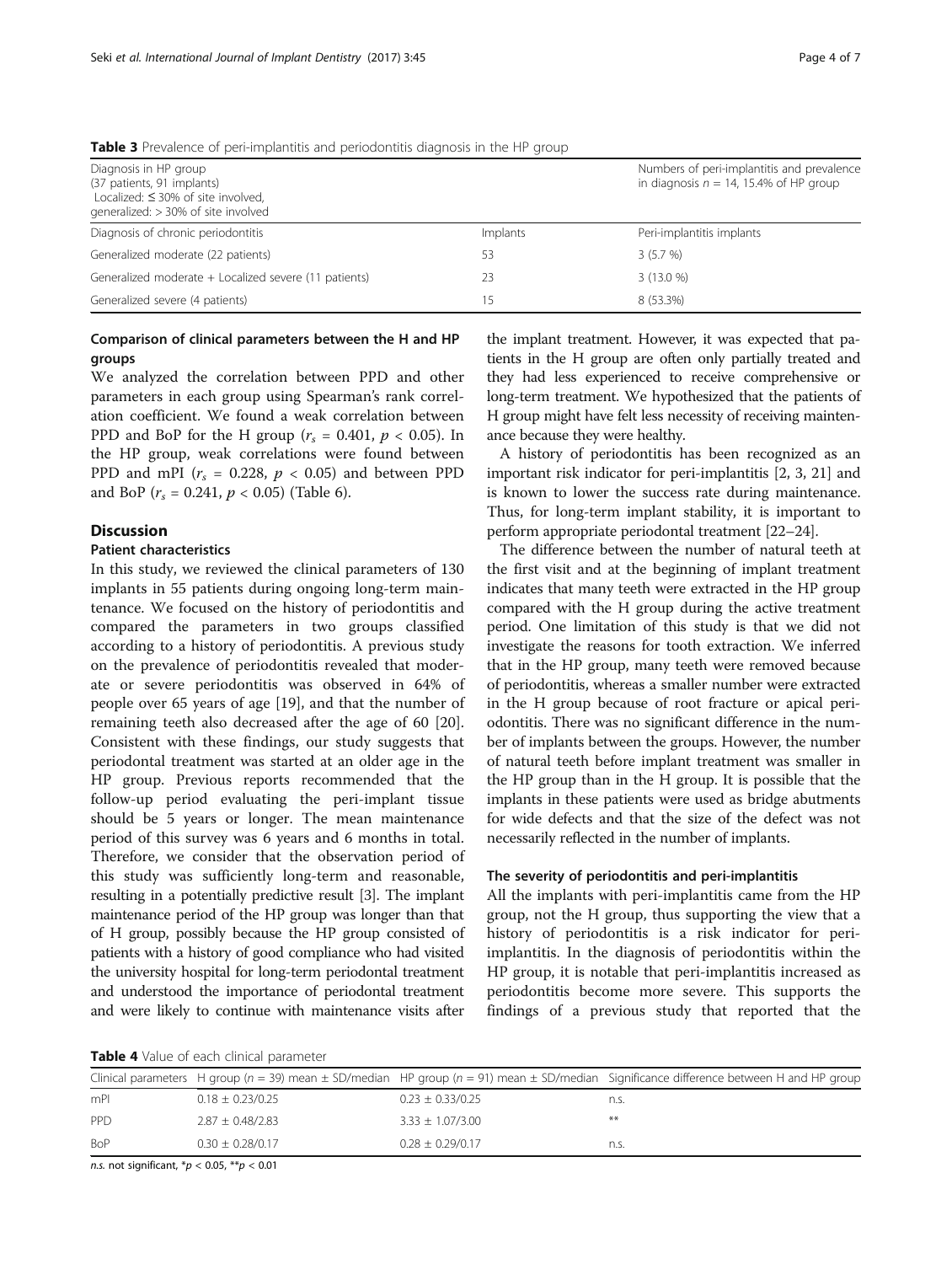<span id="page-4-0"></span>Table 5 Correlations between PPD and characteristics

| Characteristics                                                      | H group<br>correlation<br>(R <sub>s</sub> ) | HP group<br>correlation<br>(R <sub>s</sub> ) |
|----------------------------------------------------------------------|---------------------------------------------|----------------------------------------------|
| Age                                                                  | $0.040$ n.s.                                | 0.209                                        |
| <b>Number of teeth</b> (at the<br>beginning of implant<br>treatment) | $0.027$ n.s.                                | $-0.355$ **                                  |
| Number of extracted teeth                                            | $0.369$ <sup>*</sup>                        | 0.284                                        |
| Maintenance period (month)                                           | $0.193$ n.s.                                | $0.234*$                                     |
|                                                                      |                                             |                                              |

n.s. not significant,  $* p < 0.05$ ,  $** p < 0.01$ 

survival rate of implants is inversely proportional to the severity of past periodontitis [\[25](#page-6-0)]. In our study of long-term maintenance patients, the findings that the prevalence of peri-implantitis was 10.8% at the implant level and 10.9% at the patient level were similar to previous findings. It was suggested that the criteria for peri-implantitis that we adopted were reasonable. The low prevalence of periimplantitis in this study (approximately 10%) may be related to the fact that all the subjects received maintenance therapy [[26\]](#page-6-0).

## Evaluation of clinical parameters

The average mPI was about 0.2 for both groups, indicating little plaque adhesion. One characteristic of patients in this study is that they understood the importance of maintenance and they received oral hygiene instruction. Although poor oral hygiene has been reported to be a risk indicator for peri-implant disease [\[3](#page-5-0)], our results suggest that the oral hygiene was maintained in all patients including periimplantitis patients.

Among all the subjects, 11.5% of the total implant sites had an average PPD of more than 4 mm. Our results were comparable with previous studies, which have reported peri-implant PPDs ranging from 2.52 to 3.8 mm [[27](#page-6-0)–[29](#page-6-0)]. However, we believe that this study was more thorough because of its long-term follow-up. PPD in the HP group was  $3.33 \pm 1.07$  mm, which was significantly greater than that in the H group  $(2.87 \pm 0.48 \text{ mm})$ . Interestingly, we found that PPD was greater in patients with a history of periodontitis than in those without this history. It has been reported that worsening periodontal disease of natural teeth affects the pocket depth of adjacent implants [\[30\]](#page-6-0). However, although in natural teeth there is a criterion of critical probing depth (4 mm or more) [\[31](#page-6-0)], there are no such reference values for implants because the

| Table 6 Correlations between PPD and the other parameters |  |  |
|-----------------------------------------------------------|--|--|
|-----------------------------------------------------------|--|--|

| Parameters | H group correlation $(R_s)$ | HP group correlation $(R_s)$ |
|------------|-----------------------------|------------------------------|
| PPD-mPI    | $0.182$ n.s.                | 0.228                        |
| PPD-BoP    | $0401$ <sup>*</sup>         | $0.241$ <sup>*</sup>         |

n.s. not significant,  $p < 0.05$ ,  $\frac{p}{p} < 0.01$ 

site and placement depth differs and the biological width of the implant is not constant [\[32](#page-6-0)].

BoP has been used to evaluate inflammatory conditions of periodontal tissue [\[33\]](#page-6-0) and can also be an important evaluation item for peri-implant tissues. To avoid diagnosing bleeding resulting from strong probing as a false positive, we set the probing pressure to 0.15 N [\[34\]](#page-6-0). BoP values were low, with no significant difference between the groups (H group, 0.30; HP group, 0.28). This result was similar to that of a previous study that reported a low bleeding index in the implant group with a low plaque index [\[35\]](#page-6-0).

# Correlations between probing pocket depth around implants and age, number of teeth, extracted teeth, and maintenance period

There was no significant difference between mPI and BoP when clinical parameters were compared, and there was a significant difference for PPD only in the HP group. For this reason, we analyzed the correlation of the characteristics of patients with significant differences only for PPD. In the H group, a significant correlation with PPD was found only for the number of extracted teeth, suggesting that PPD was correlated with the number of teeth extracted due to reason that it was not periodontitis.

However, in the HP group, age, number of teeth, extracted teeth, and maintenance period all correlated with PPD. This finding suggests that the implant PPD reflects the period required for periodontitis treatment and complexity of treatment before implant placement. Although the number of teeth at the beginning of implant treatment showed only a negative correlation, the small number of teeth present indicates that a large number of teeth were extracted as a result of periodontitis, suggesting that the implant PPD is affected by this. From these results, it can be speculated that the severity of periodontitis before the implant treatment is also reflected in the PPD.

## Correlations between clinical parameters

Correlations between PPD and the two other clinical parameters, mPI and BoP, were examined in each group. Because this study targeted all patients who received maintenance, it was predicted that the hygiene around the implants in both groups would be good. However, there was a significant difference between PPD and mPI only in the HP group. It was assumed that the probing depth and oral hygiene around implant appeared to be affected each other in the HP group. In contrast with the target group of our study, there may have been a significant correlation between PPD and mPI in a patient group that had not received maintenance and that had poor oral hygiene.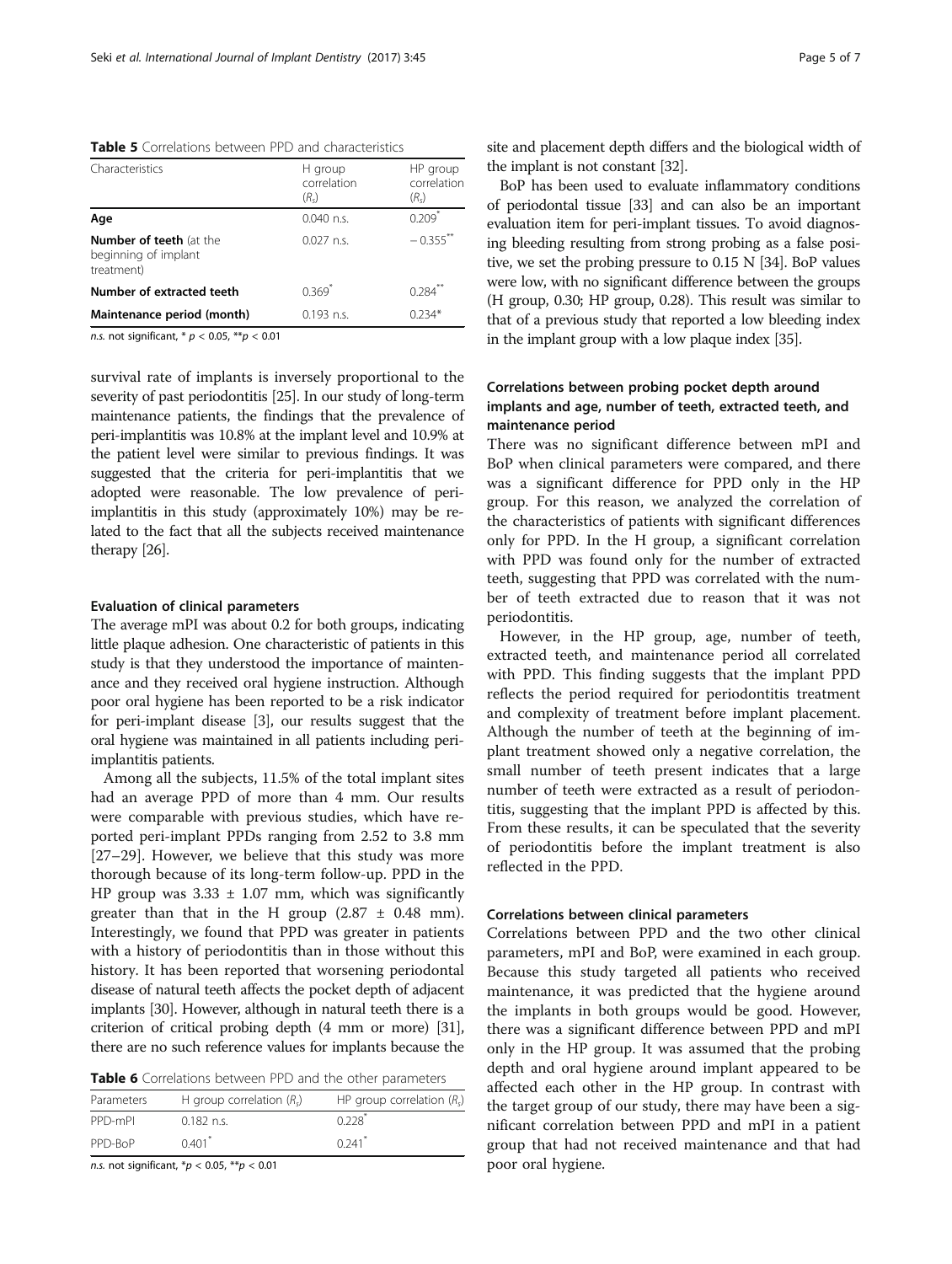<span id="page-5-0"></span>A correlation between the PPD of the peri-implant tissue and lesion progression has been reported, similar to that seen with periodontitis [\[27](#page-6-0)]. Probing around the implant is useful for evaluating soft tissue inflammation and is considered reproducible [[36\]](#page-6-0). Examination of peri-implant bleeding is reported to have higher diagnostic accuracy than probing around natural teeth [\[37](#page-6-0)]. However, because measurement results differ depending on the shape of the superstructure and because bleeding can occur even if peri-implant tissue is healthy, implant probing is not completely established as a method to distinguish between healthy and inflamed sites [\[37](#page-6-0), [38](#page-6-0)]. As in natural teeth, we consider that peri-implant BoP should be assessed after checking for sulcus bleeding. The results of this study, especially the correlation between PPD and BoP, suggest that implant probing is useful for evaluating peri-implant tissue.

In this study, we measured clinical parameters at only one point during the maintenance period. Further investigation is needed with attention not only to the amount of parameter change over time but also to bone resorption on radiological images.

## Conclusions

We examined clinical parameters in patients receiving long-term implant maintenance. There were significant differences between the H and HP groups in age at the time of maintenance, number of natural teeth at the beginning of implant treatment, total number of extracted teeth, and maintenance. The prevalence of implant-based peri-implantitis was 10.8% of all the implants. All implants with peri-implantitis came from the HP group, and many belonged to patients with a history of severe periodontitis. The PPD around implants was significantly greater in the HP group than in the H group. We found weak positive correlations between PPD and BoP ( $r_s = 0.401$ ,  $p < 0.05$ ) in the H group and between PPD and BoP ( $r_s = 0.241$ ,  $p < 0.05$ ) and PPD and mPI ( $r_s = 0.228$ ,  $p < 0.05$ ) in the HP group. Our findings suggest that the clinical parameter of probing pocket depth is a critical index for the diagnosis of peri-implant disease during the maintenance period among healthy and history-of-periodontitis groups.

#### Abbreviations

BoP: Bleeding on probing; mPI: Modified plaque index; PPD: Probing pocket depth

## Funding

This study had no funding.

#### Authors' contributions

KS and SN carried out the clinical examinations and analysis. NT performed statistical analysis. KS wrote the manuscript. AK and YH recommended possible treatments and provided valuable comments on this manuscript. All authors read and approved the final manuscript.

#### Ethics approval and consent to participate

Patient recruitment and data collection for this study took place at Nihon University School of Dentistry Dental Hospital, Japan. The research was approved by the Nihon University School of Dentistry Ethics Committee (2013-15) and all activities were conducted in full accordance with ethical principles, including the World Medical Association Declaration of Helsinki. We described the purpose of the study to patients, and the data obtained were anonymized. Written informed consent was obtained from the patients for the publication of this report and any data.

#### Competing interests

Authors Keisuke Seki, Shinya Nakabayashi, Naoki Tanabe, Atsushi Kamimoto, and Yoshiyuki Hagiwara state that there are no conflicts of interest.

#### Publisher's Note

Springer Nature remains neutral with regard to jurisdictional claims in published maps and institutional affiliations.

#### Author details

<sup>1</sup>Implant Dentistry, Nihon University School of Dentistry Dental Hospital Tokyo 101-8310, Japan. <sup>2</sup>Department of Comprehensive Dentistry and Clinical Education, Nihon University School of Dentistry, 1-8-13 Kanda-Surugadai, Chiyoda-ku, Tokyo 101-8310, Japan. <sup>3</sup>Department of Applied Mathematics and Informatics, Nihon University School of Dentistry, Tokyo 101-8310, Japan.

## Received: 25 July 2017 Accepted: 19 October 2017 Published online: 30 October 2017

#### References

- 1. Esposito M, Hirsch JM, Lekholm U, Thomsen P. Biological factors contributing to failures of osseointegrated oral implants. (I) Success criteria and epidemiology. Eur J Oral Sci. 1998;106:527–51.
- 2. Ogata Y, Nakayama Y, Tatsumi J, Kubota T, Sato S, Nishida T, et al. Prevalence and risk factors for peri-implant diseases in Japanese adult dental patients. J Oral Sci. 2017;59:1–11.
- 3. Heitz-Mayfield LJ. Peri-implant diseases: diagnosis and risk indicators. J Clin Periodontol. 2008;35(Suppl 8):292–304.
- 4. Roos-Jansåker AM, Renvert H, Lindahi C, Renvert S. Nine- to fourteen-year follow-up of implant treatment. Part III: factors associated with peri-implant lesions. J Clin Periodontol. 2006;33:296–301.
- 5. Mombelli A, Müller N, Cionca N. The epidemiology of peri-implantitis. Clin Oral Implants Res. 2012;23(Suppl 6):67–76.
- 6. Zitzmann NU, Berglundh T. Definition and prevalence of peri-implant diseases. J Clin Periodontol. 2008;35(Suppl 8):286–91.
- 7. Fransson C, Lekholm U, Jemt T, Berglundh T. Prevalence of subjects with progressive bone loss at implants. Clin Oral Implants Res. 2005;16:440–6.
- 8. Koldsland OC, Scheie AA, Aass AM. Prevalence of peri-implantitis related to severity of the disease with different degrees of bone loss. J Periodontol. 2010;81:231–8.
- 9. Leonhardt A, Renvert S, Dahlén G. Microbial findings at failing implants. Clin Oral Implants Res. 1999;10:339–45.
- 10. de Waal YC, van Winkelhoff AJ, Meijer HJ, Raghoebar GM, Winkel EG. Differences in peri-implant conditions between fully and partially edentulous subjects: a systematic review. J Clin Periodontol 2013;40:266-286.
- 11. Lindhe J, Berglundh T, Ericsson I, Liljenberg B, Marinello C. Experimental breakdown of peri-implant and periodontal tissues. A study in the beagle dog. Clin Oral Implants Res. 1992;3:9–16.
- 12. Berglundh T, Zitzmann NU, Donati M. Are peri-implantitis lesions different from periodontitis lesions? J Clin Periodontol. 2011;38(Suppl 11):188–202.
- 13. Ladwein C, Schmelzeisen R, Nelson K, Fluegge TV, Fretwurst TI. The presence of keratinized mucosa associated with periimplant tissue health? A clinical cross-sectional analysis. Int J. Implant Dent. 2015;1:11.
- 14. Schwarz F, Schmucker A, Becker J. Efficacy of alternative or adjunctive measures to conventional treatment of peri-implant mucositis and peri-implantitis: a systematic review and meta analysis. Int J Implant Dent. 2015;1:22.
- 15. Monjie A, Aranda L, Diaz KT, Alarcón MA, Bagramian RA, Wang HL, et al. Impact of maintenance therapy for the prevention of peri-implant diseases: a systematic review and meta-analysis. J Dent Res. 2016;95:372–9.
- 16. Armitage GC. Development of a classification system for periodontal diseases and conditions. Ann Periodontol. 1999;4:1–6.